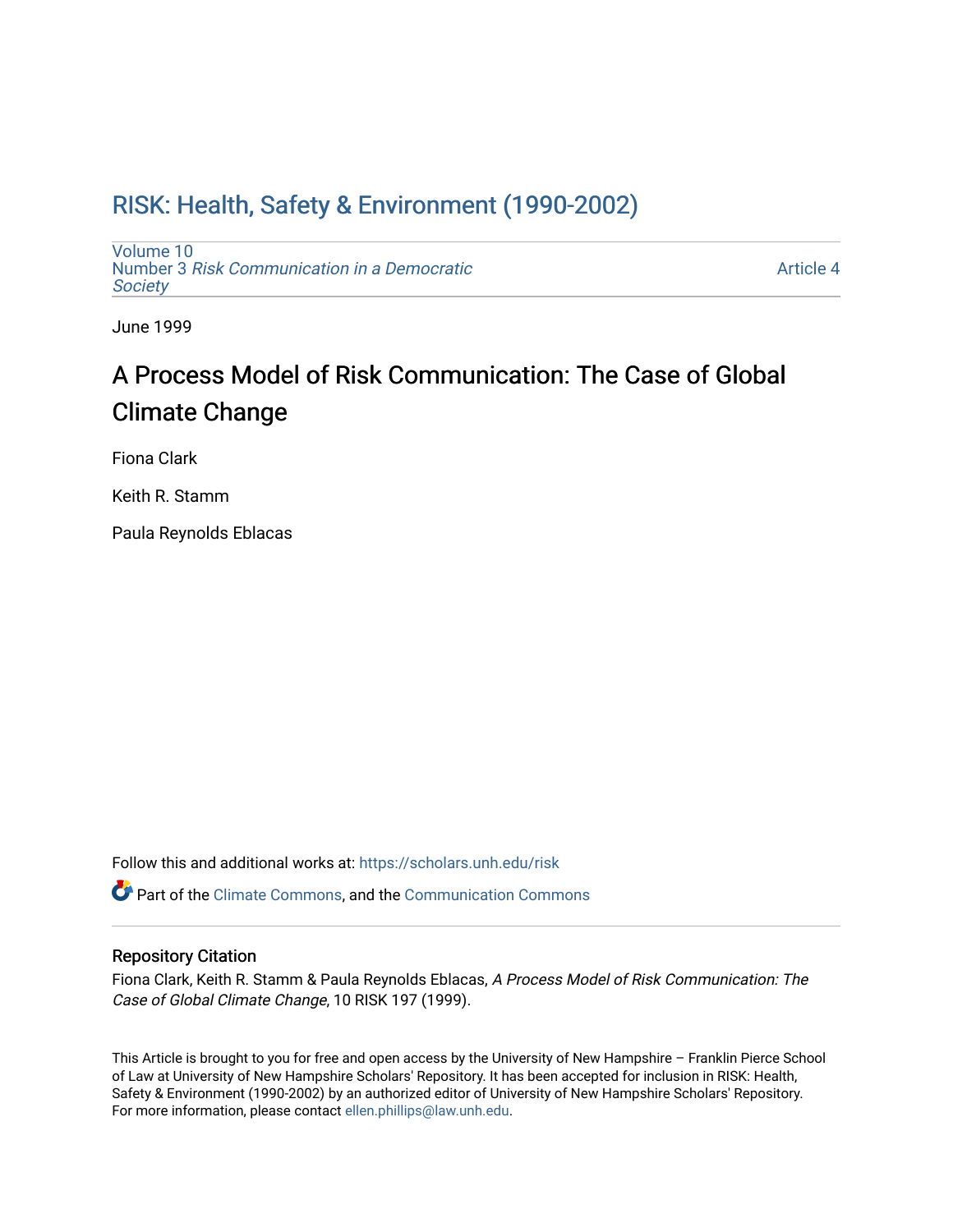## **A Process Model of Risk Communication: The Case of Global Climate Change**

Fiona Clark, Keith R. Stamm **&** Paula Reynolds Eblacas **\***

Global climate change has been associated with different types of risks. Some are more salient than others for different segments of the public. This raises two broad questions: What aspects of this multidimensional problem are of most public concern? Are there links between citizens' concerns and their willingness to act, either by changing their lives or making their views known?

From an individual perspective, "risk" might be defined as a concern because of its actual or potential consequence to something valued. Public risk perceptions frequently include characteristics such as catastrophic potential, threats to future generations, equitable distribution of costs and benefits, and threats to other species and to ecosystems. In contrast, traditional technical assessments generally focus on quantifiable measures, such as annual mortality rates, and ignore this more personal dimension of risk. Often, however, public definitions of risk prove more important than technical definitions.

In a democracy, policy makers and elected officials must acknowledge these public concerns. The main goal of risk communication has been to bring public knowledge into line with expert views. However, researchers increasingly suggest that risk communication should include dialogue about public concerns and values.<sup>1</sup> If scientists, members of the public, and policy makers desire to solve the problems of global climate change together, then the communication process deserves special attention. In addition, many

**<sup>\*</sup>** Ms. Clark holds a M.A. from the University of Washington, and is a doctoral candidate at its School of Communications. Email: *fionac@u.washington.edu.* Dr. Stamm received his Ph.D. (Communications) from the University of Wisconsin, Madison, and is Professor of Communications at the University of Washington. Ms. Reynolds Eblacas received a M.A. from the University of Washington and is a doctoral candidate in its School of Communications.

*<sup>1</sup> See, e.g.,* Paul Slovic, *Percieved Risk, Trust, and Democracy,* 13 Risk Anal. **675** (1993); William Leiss, *Three Phases in the Evolution of Risk Communication, 545* Annals of Am. Acad. of Pol. & Soc. Sci. **85** (1994).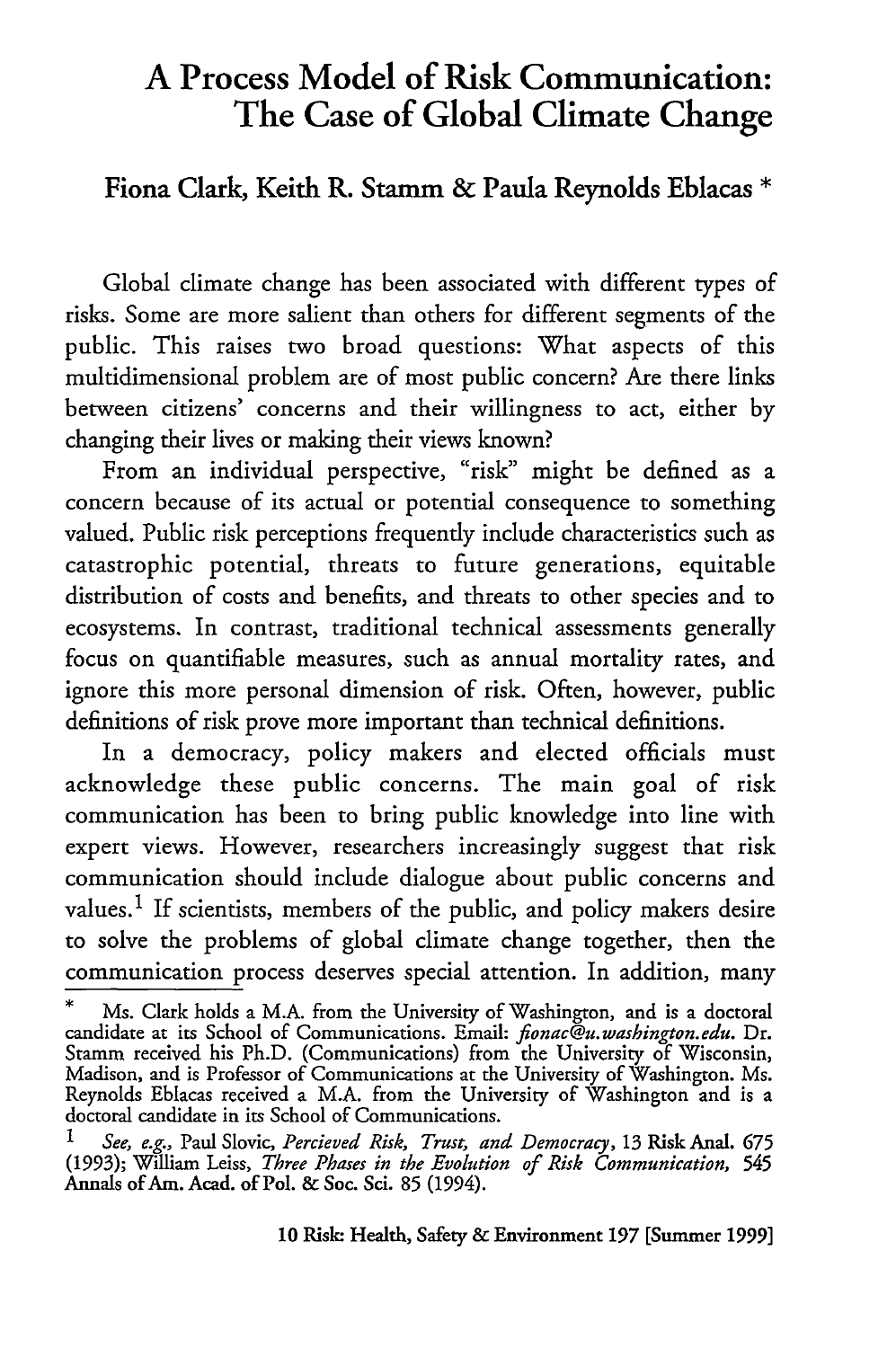studies show a strong agenda-setting effect from media coverage of environmental issues.<sup>2</sup> One may assume that media coverage is an important source of public information about global climate change. Therefore, a more exact and comprehensive description of the different risks concerning the public associated with global climate change is important with respect to the question of media effects, both extant and potential.

The necessary behavior to solve an environmental problem is a complex, sequential structure in which we take individual and social steps towards a solution. Accordingly, this study employed a perspective recognizing that global climate change problems require a series of coordinated acts by various actors over time. A series of stages along a path ("stage on the path") beginning with awareness of the situation and ending with a sense of the best solution represents this perspective on global climate change.

To improve our understanding of public concerns about global climate change, our research primarily addressed the following questions:

1. For global climate change, how are people distributed among the stages of the problem-solving path?

2. Does concern about any or all of the risks associated with global climate change vary with stages along the path?

3. Does readiness to act vary with stages along the path?

4. What relationship, if any, is there between the focus of concern (i.e., the type of perceived risk) and the type of action taken?

5. Does media use influence concern about global climate change and/or in willingness to act? If so, which types of media make the most difference?

### Method

Trained interviewers surveyed **512** random telephone subscribers in the Seattle metropolitan area in May of  $1997<sup>3</sup>$  The interviewers used random digit dialing to select households and the "last birthday" method $4$  to randomly select respondents from each household. At

*<sup>2</sup> See, e.g.,* Christine R. Ader, *A Longitudinal Study of Agenda Setting for the Issue of Environmental Pollution,* 72 Journalism & Mass Comm. Q. 300 (1995).

The sample does not differ significantly from census demographics for the metropolitan population.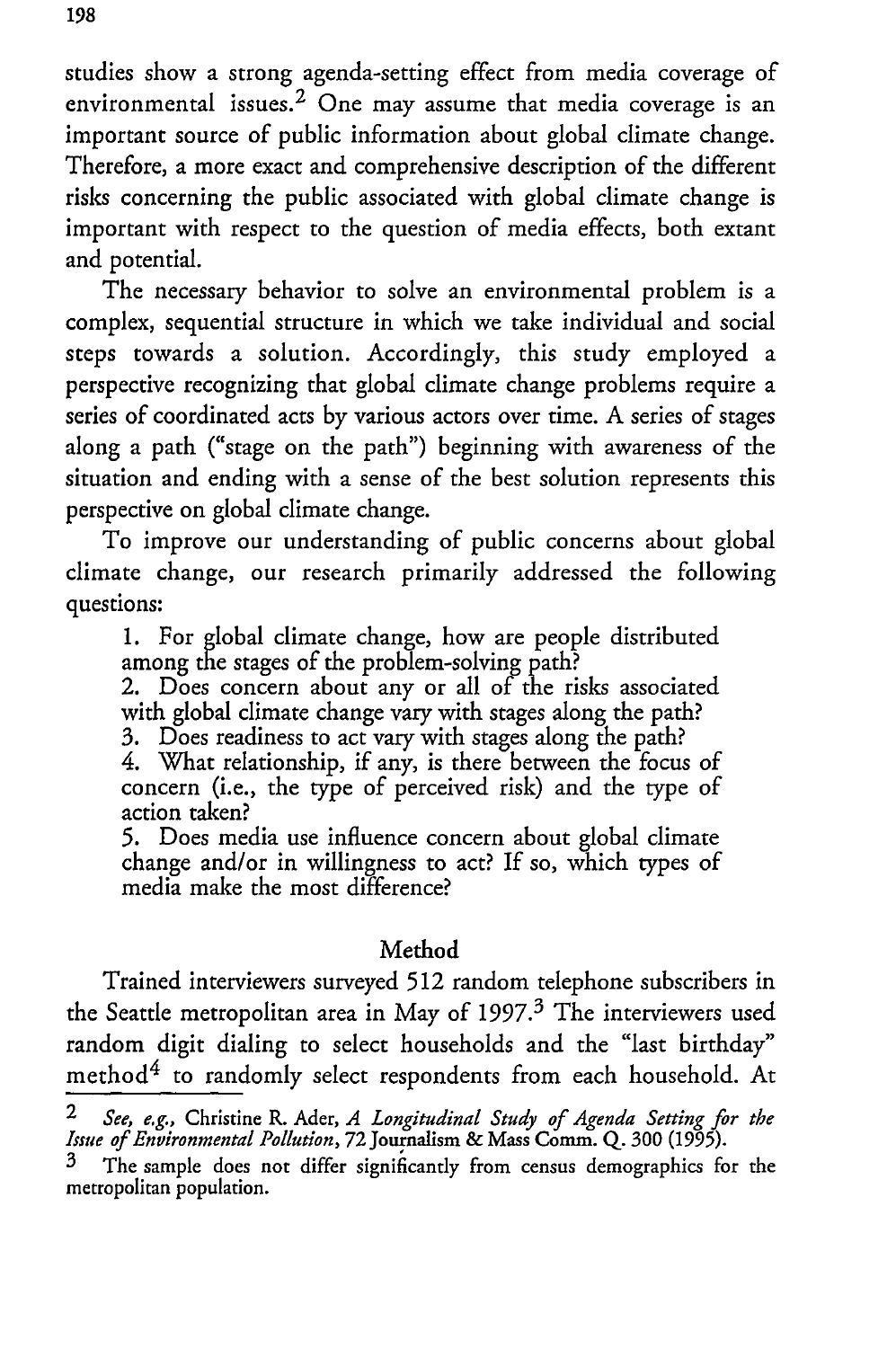least three callbacks were made to each household, resulting in a response rate of **55%** (512/934).

To determine the stage on path for each respondent, we measured by agree/disagree responses to a short series of statements, such as "I don't think global warming<sup>5</sup> is a problem" and "I'm pretty sure what actions need to be taken to solve this problem." Next, we measured the respondents' level of concern for several possible consequences of global climate change (i.e., "perceived risks") by asking them to rate their level of concern for plant and animal extinction, human health problems, water shortages, increased world hunger, sea level rise, heat waves, and social unrest.<sup>6</sup> We also asked respondents whether they had performed any actions, such as selected energy efficient appliances, carpooled, joined, or donated money to an organization working on global warming issues, and volunteered with this type of organization, out of concern for global warming.7 Finally, we asked respondents to choose which possible sources informed them about global warming. Possible sources included newspapers, public radio, television, magazines, books, the Internet, environmental groups, family and friends, and workshops or classes. <sup>8</sup>

#### **Results**

Conceptualizing risk as a communication process involving public participation led us to consider the stages the public moves from awareness of a risk to knowledge of specific solutions. In the case of global climate change, we found the public spread out over all six stages

*7 Id.*

**8** *Id.*

**<sup>4</sup>** An interviewer using the "last birthday" method asks to speak to the person in the household, aged 18 or older, who most recently celebrated a birthday.

**<sup>5</sup>** Although the term "global climate change" is in many respects preferable to the term "global warming," pre-tests determined that respondents in the Seattle area more readily understood the latter term. We therefore used the term "global warming" throughout the survey.

*<sup>6</sup> See* United Nations Environment Programme (UNEP), *Climate Change Fact Sheets* (1997) <http://www.unep.ch/iuc/submenu/ infokit/factcont.htm>; Granger Morgan et al., *Global Warming and Climate Change,* (1994) Morgan et al., Global Warming and Climate Change, (1994)<br><http://gcrio.org/gwcc/toc.html>; National Safety Council, Reporting on Climate Change: A Journalists Guide (1994); Paul Stern, Global Environmental Change: Understanding the Human Dimensions (Oran R. Young & Daniel Druckman eds., 1992).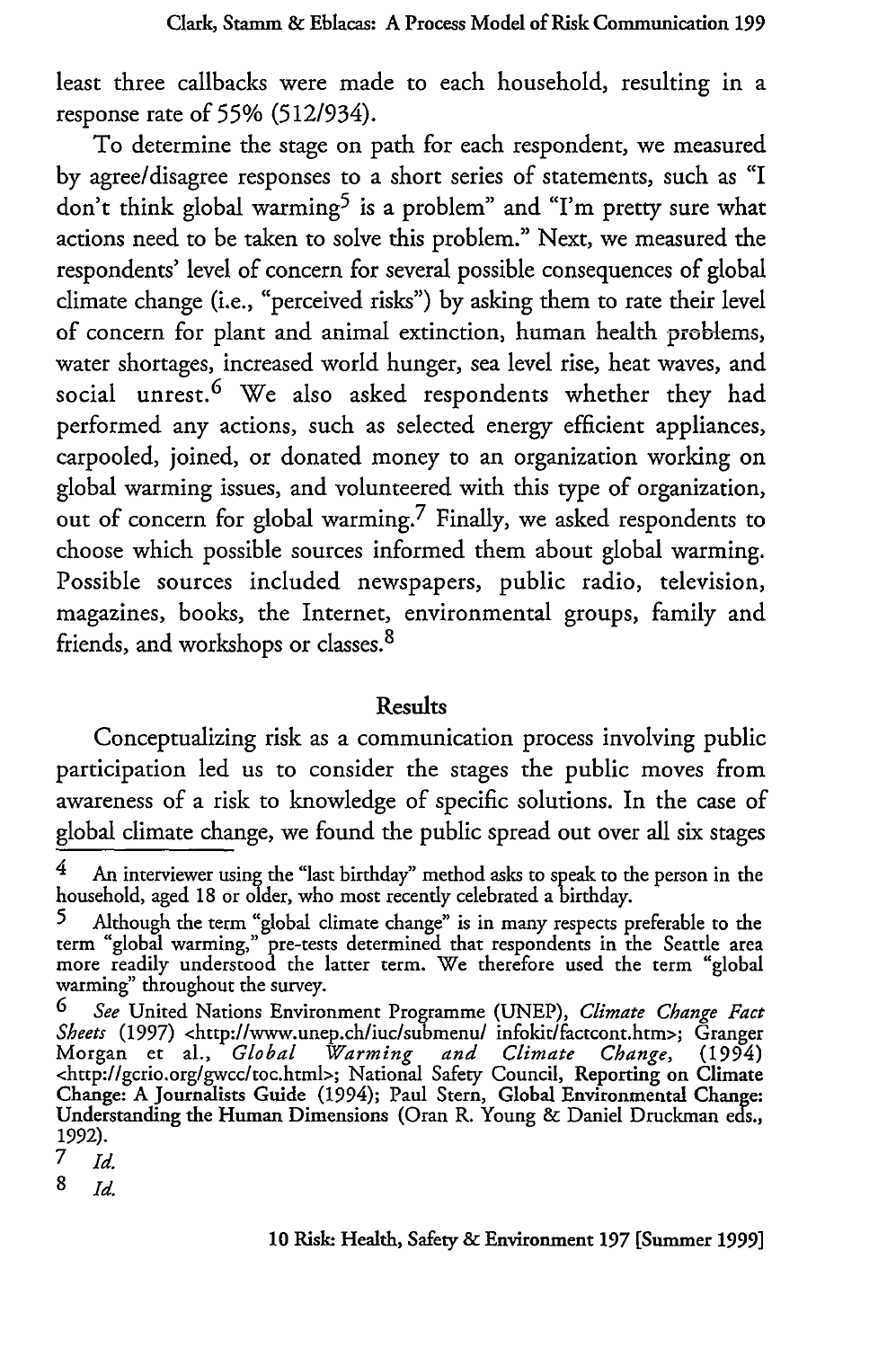of our path model (figure below). 88% of the respondents progressed beyond Stage 0 **-** awareness of the global climate change problem, but only 25% had moved to Stage  $3$  and Stage  $4$  - thinking about solutions (7.2%) and identifying solutions (18.0%), respectively. This result suggests that many respondents were certain about solutions, even though they had not seriously thought about global warming.

Distribution of Respondents on Path from Awareness to Solution for the Case of Global Warming



The significance of our stage distinctions became more apparent after we considered their relationship with a variety of the risks associated with global climate change (Table 1). The percentage of respondents "very concerned" about each of these seven risks increased linearly through stages 1, 2b, and 3, and then leveled off, or fell slightly, at stage 4. Respondents who decided that global climate change was not a problem were notably less concerned about the consequences of global climate change (Stage 2a). One implication is that concern about multiple sources of risk works in conjunction with movement towards solving environmental problems.

We received further support for the value of our stage model after we related the stages to the actions people reportedly take on behalf of solving global climate change (Table 2). The frequency of taking each action (with the exception of volunteer work) increased through Stages **1, 2b,** and 3, but with little or no further increase in Stage 4. Evidence of a three-part process now exists showing both concern and actions increase as individuals move through the stages of our model.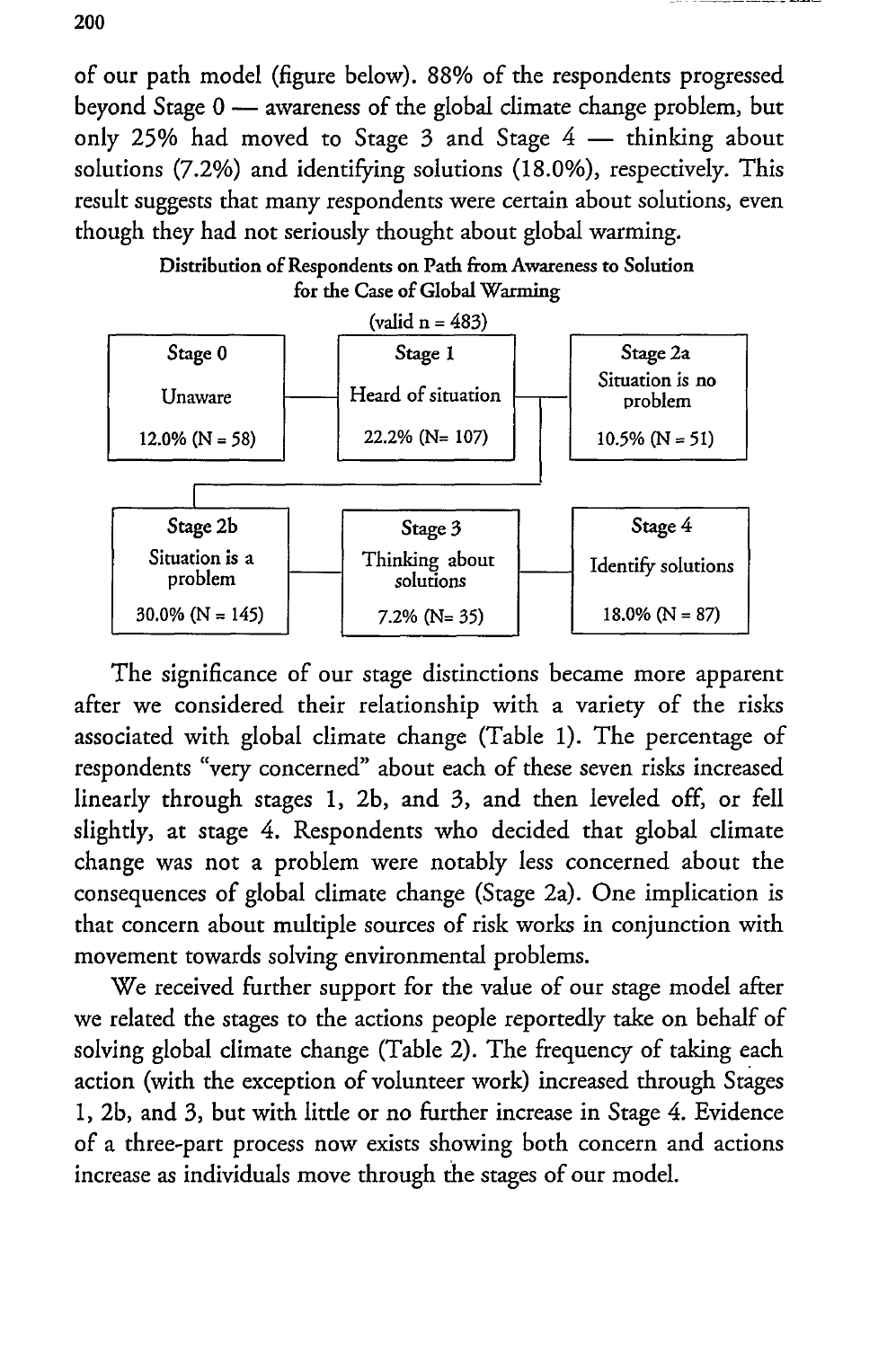## Clark, **Stamm &** Eblacas: **A** Process Model of Risk Communication 201

| about Specified Elements of Global Warming |                                 |                                 |                                            |                                       |                                 |                  |      |  |
|--------------------------------------------|---------------------------------|---------------------------------|--------------------------------------------|---------------------------------------|---------------------------------|------------------|------|--|
| Perceived Risk<br>$N^*$                    | Stage 1<br>Heard<br>about<br>74 | Stage 2a<br>No<br>problem<br>38 | Stage 2b<br>Definitely<br>a problem<br>123 | Stage 3<br>Thought<br>seriously<br>34 | Stage 4<br>Sure to<br>act<br>80 | $Chi-$<br>square | p<   |  |
|                                            |                                 |                                 |                                            |                                       |                                 |                  |      |  |
| <b>Extinct species</b>                     | 51.4%                           | 28.9%                           | 67.5%                                      | 88.2%                                 | 82.5%                           | 110.4            | .001 |  |
| Heat waves                                 | 23.1                            | 5.4                             | 22.2                                       | 50.0                                  | 55.4                            | 82.22            | .001 |  |
| Health problems                            | 51.6                            | 22.2                            | 71.7                                       | 74.2                                  | 74.4                            | 69.21            | .001 |  |
| Sea level rise                             | 10.2                            | 10.8                            | 27.1                                       | 66.7                                  | 58.0                            | 102.13           | .001 |  |
| Social unrest                              | 37.9                            | 5.0                             | 31.6                                       | 52.6                                  | 53.8                            | 38.39            | .001 |  |
| World hunger                               | 42.2                            | 23.1                            | 61.7                                       | 85.2                                  | 64.2                            | 47.38            | .001 |  |
| Water shortages                            | 42.9                            | 33.3                            | 61.9                                       | 76.7                                  | 75.0                            | 51.81            | .001 |  |
|                                            |                                 |                                 |                                            |                                       |                                 | F                | p<   |  |
| Ave. concern**                             | 1.34                            | .81                             | 2.37                                       | 4.06                                  | 3.83                            | 50.00            | .001 |  |

Table 1 Proportion of Respondents within Each Stage "Very Concerned" about Specified Elements of Global Warming

Respondents were first asked if they had heard of the specified risks in connection with global climate change. If not, we did not ask them how concerned they were about that risk. Hence, N for each stage may differ from those reported in Figure 2, especially in earlier stages. \*\* Scores calculated using a constructed "concern" index.

Table 2

| Actions<br>$N^*$  | Stage 1<br>Heard<br>about<br>103 | Stage 2a<br>No<br>problem<br>50 | Stage 2b<br>Definitely<br>a problem<br>143 | Stage 3<br>Thought<br>seriously<br>35 | Stage 4<br>Sure to<br>act<br>87 | Chi-<br>square | p<         |
|-------------------|----------------------------------|---------------------------------|--------------------------------------------|---------------------------------------|---------------------------------|----------------|------------|
| Energy efficiency | 39.8%                            | 30.0%                           | 49.0%                                      | 77.1%                                 | 66.7%                           | 32.23          | .001       |
| Encourage others  | 15.4                             | 12.0                            | 23.1                                       | 57.1                                  | 52.9                            | 56.50          | .001       |
| Join/donate money | 16.3                             | 14.0                            | 18.9                                       | 42.9                                  | 41.4                            | 29.06          | .001       |
| Alt. transport.   | 42.7                             | 30.0                            | 43.4                                       | 60.0                                  | 70.1                            | 27.87          | .001       |
| Volunteer work    | 8.7                              | 6.0                             | 7.7                                        | 14.3                                  | 14.9                            | 5.10           | <b>ns</b>  |
| Voting consid.    | 26.0                             | 22.0                            | 38.5                                       | 68.6                                  | 72.4                            | 62.58          | .001       |
| Ave. action**     | 1.43                             | 1.11                            | 1.77                                       | 3.20                                  | 3.18                            | F<br>41.9      | p<<br>.001 |

Proportion of Respondents within Each Stage Who Have Taken Specified Action

N may differ from those in stage diagram due to missing data.

\* Scores calculated using a constructed "action" index.

To further elucidate this three-part process, we examined the relationship between concern about global climate change risks and actions taken toward a solution (Table 3). Overall, we expected that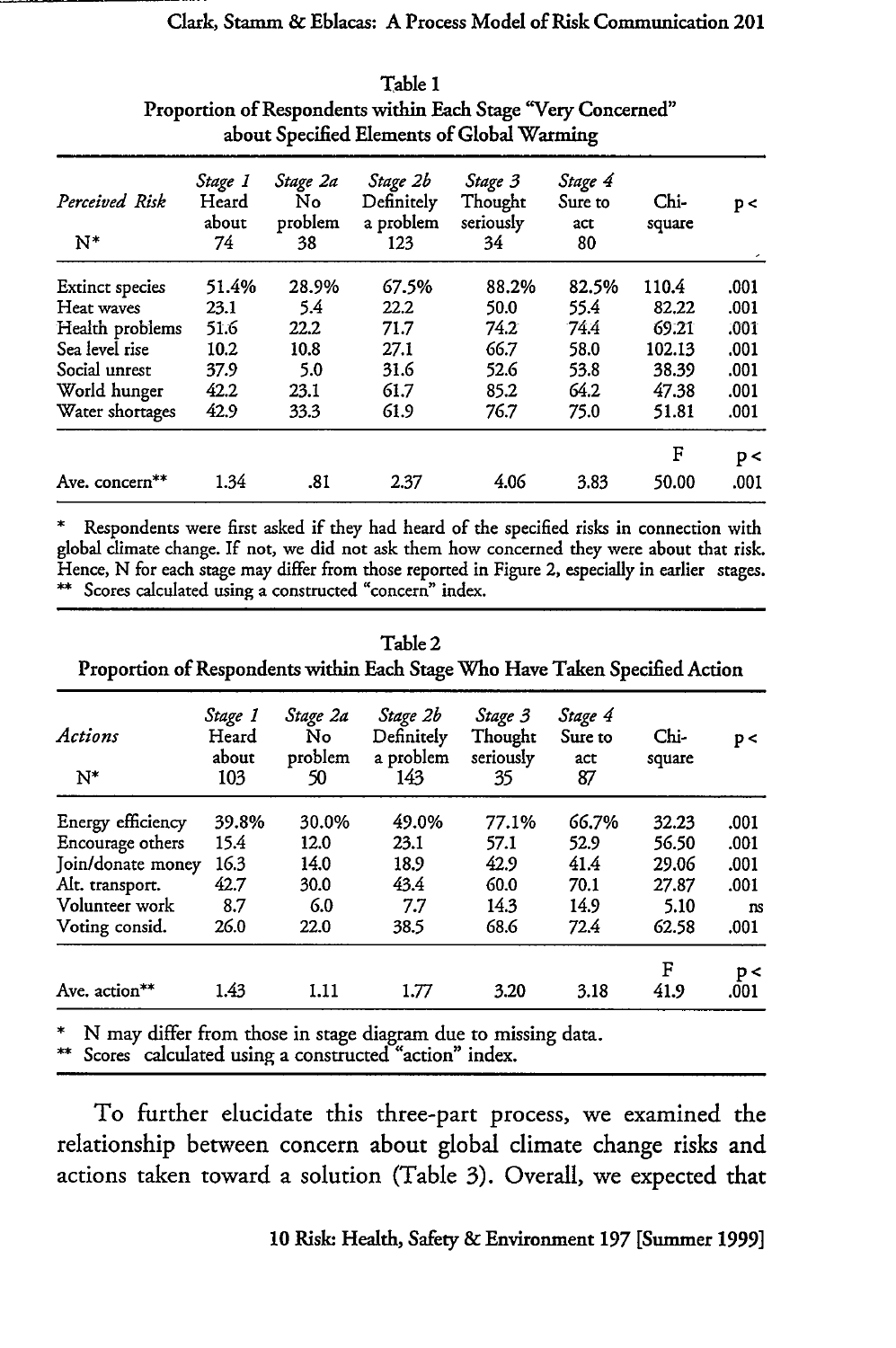those most concerned would be more likely to take action. The results confirmed our general expectation, but the relationship varied considerably depending upon the source of concern and the kind of action taken. For example, four sources of concern: animal extinctions; heat waves; sea level rise; and social unrest - conspicuously made a positive distinction in all or most of the actions taken. Two actions  encouraging others to act and considering global climate change when voting - were also positively related to most or all sources of concern. Two of the more important actions - choosing energy efficient appliances and doing volunteer work - were not strongly related to any of the concerns except animal extinctions and heat waves. The perceived risks impact whether a respondent took action, but the source of risk and the kind of action make a tremendous difference.

| Sources of Concern              | <b>Actions Taken</b> |                   |                  |                    |                 |                   |  |  |  |  |
|---------------------------------|----------------------|-------------------|------------------|--------------------|-----------------|-------------------|--|--|--|--|
|                                 | Energy<br>efficient  | Encour.<br>others | Ioin/<br>donate  | Altern.<br>transp. | Volunt.<br>work | Voting<br>consid. |  |  |  |  |
| Animal extinctions <sup>†</sup> | 9**                  | $22***$           | $24***$          | $15***$            | 15              | $14***$           |  |  |  |  |
| Heat waves                      | (.17)<br>$22***$     | (.23)<br>58***    | (.21)<br>$29**$  | (.25)<br>$18**$    | (.07)<br>44**   | (.21)<br>39***    |  |  |  |  |
|                                 | (.18)                | (.29)             | (.18)            | (.22)              | (.20)           | (.26)             |  |  |  |  |
| Health problems                 | 0                    | $22***$           | 12               | 920*               | 8               |                   |  |  |  |  |
|                                 | (.03)                | (20)              | (.10)            | (.12)              | (.13)           | (.10)             |  |  |  |  |
| Sea level rise                  | 14                   | 50***             | $41***$          | $24***$            | 34              | 29***             |  |  |  |  |
| Social unrest                   | (.13)<br>1045***     | (.27)<br>$37**$   | (.23)<br>$14***$ | (.24)<br>25        | (.09)<br>21*    | (.23)             |  |  |  |  |
|                                 | (.12)                | (.27)             | (.23)            | (.24)              | (.09)           | (.20)             |  |  |  |  |
| World hunger                    | 6                    | $16*$             | 12               | 7                  | $11*$           | $13*$             |  |  |  |  |
|                                 | (.09)                | (.15)             | (.11)            | (.10)              | (.16)           | (.16)             |  |  |  |  |
| Water shortages                 | -2                   | $23**$            | $17*$            | 6                  | 17              | $13*$             |  |  |  |  |
|                                 | (.05)                | (.20)             | (.14)            | (.11)              | (.10)           | (.19)             |  |  |  |  |

| Table 3                                                   |  |
|-----------------------------------------------------------|--|
| <b>Actions Taken by Concern for Specific Consequences</b> |  |

t Row **1:** Percent difference between whole sample and those most concerned. In cell **1,** for example, "very concerned" taking action was 58.1%, for whole sample 53.3%. 58.1÷53.3=1.09, or 9% greater. Significance of chi square: **\* p<.05, \*\* p<.01,** and **\*\*\*p<.001.** Row 2: Correlation calculated as Cramer's V.

The significant relationships between perceived risks and encouraging others to take action suggest the role of interpersonal communication. Other findings confirm this suggestion (Table 4). For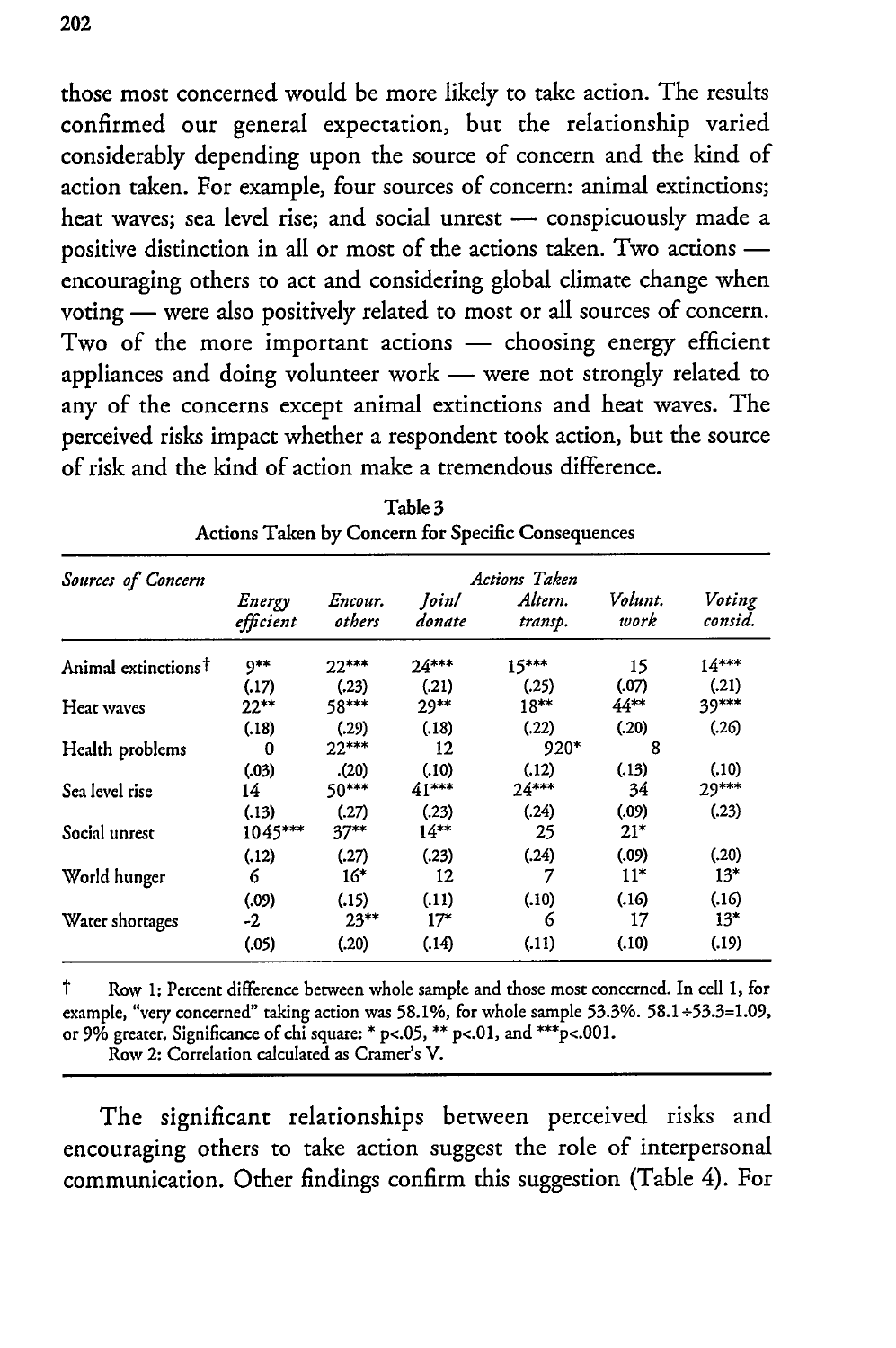example, over half the respondents had reportedly obtained information about global climate change from family and friends, while a significant minority gained information from workshops and classes.

| Medium               | Percentage of Information from a Particular Source<br>$N = 425*$ |
|----------------------|------------------------------------------------------------------|
| Newspapers           | 84.9                                                             |
| Television           | 75.5                                                             |
| Magazines            | 60.2                                                             |
| Family and friends   | 57.9                                                             |
| Public radio         | 46.1                                                             |
| Environmental groups | 42.6                                                             |
| <b>Books</b>         | 28.9                                                             |
| Workshops & classes  | 22.8                                                             |
| Internet             | 9.4                                                              |

Table 4 Information Sources for Global Warming

Excludes those who said they had not heard of global warming or whose stage could not be determined.

Mass media, however, also seems to play a significant role in providing information about global climate change to the public. Survey respondents reported newspapers, television, and magazines as the dominant sources of information about global climate change (Table 4). This remained the case for respondents across the problem-solution path (Table **5).** However, a higher proportion of people in the later stages of the path received their information from books and other interpersonal sources.

Some have suggested that mass media has dampened concern and action on global climate change by giving equal coverage to both proponents of the problem, and to skeptics and/or industry critics.<sup>9</sup> However, our survey found that in almost all cases, exposure to media coverage of global climate change associated with greater concern and taking more actions (Table **6).** Television, the second most important media source for acquiring information about global climate change,

*<sup>9</sup> See, e.g.,* Bob Burton & Sheldon Rampton, *Thinking Globally, Acting Vocally: The International Conspiracy to Overheat the Earth,* 4 PR Watch (1997) <http://www.prwatchl.org/97-Q4/warming.html>; Ross Gelbspan, The Heat is On: The High Stakes Battle over Earth's Threatened Climate (1997); David Helvarg, *Energy Companies Try 'Tobacco Approach' to Evidence of Global Warming: The Greenhouse Span,* The Nation (1996); Willett Kempton, *Lay Perspectives on Global Climate Change,* 1 Global Envd. Change 183 (1991).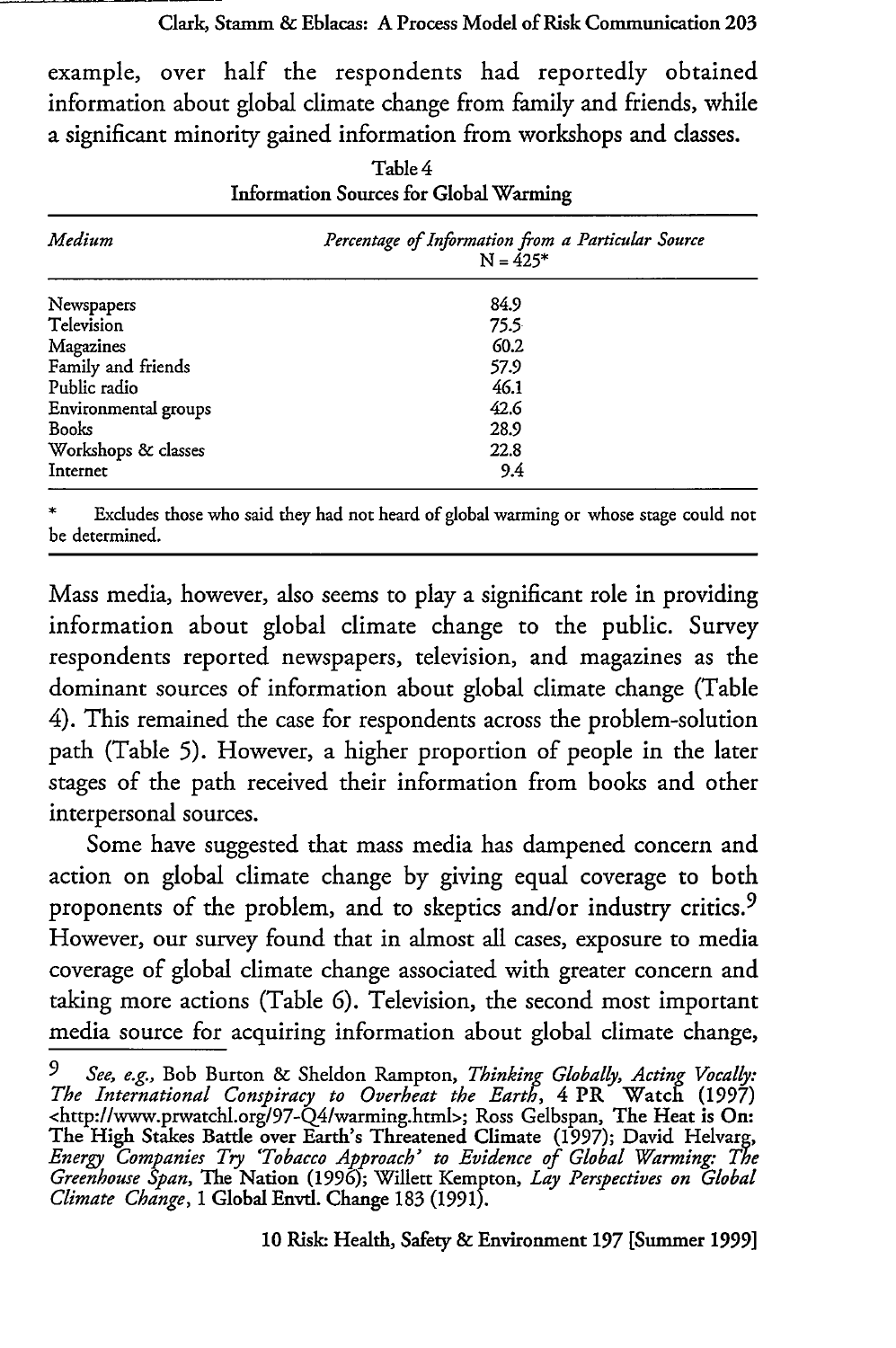was the only medium for which differences in indexes of concern and actions taken were not statistically significant.

| Percentage Use<br>$N^*$ | Stage 1<br>Heard<br>about<br>107 | Stage 2a<br>No<br>problem<br>51 | Stage 2b<br>Definitely<br>a problem<br>145 | Stage 3<br>Thought<br>seriously<br>35 | Stage 4<br>Sure to<br>act<br>87 | Chi-<br>square | p<             |
|-------------------------|----------------------------------|---------------------------------|--------------------------------------------|---------------------------------------|---------------------------------|----------------|----------------|
| Newspapers              | 83.8%                            | 91.8%                           | 90.1%                                      | 88.2%                                 | 90.5%                           | .35            | ns             |
| Television              | 77.0                             | 73.9                            | 81.0                                       | 75.8                                  | 85.4                            | 3.48           | ns             |
| Magazines               | 56.0                             | 65.3                            | 58.9                                       | 84.4                                  | 71.6                            | 12.11          | .01            |
| Env'l groups            | 36.4                             | 48.9                            | 36.5                                       | 74.2                                  | 62.8                            | 27.62          | .001           |
| Public radio            | 54.5                             | 51.0                            | 42.8                                       | 58.8                                  | 50.7                            | 4.79           | <b>ns</b>      |
| Internet                | 6.1                              | 12.5                            | 8.4                                        | 12.5                                  | 15.0                            | 4.90           | $\mathbf{n}$ s |
| Books                   | 1.6                              | 32.6                            | 25.7                                       | 54.3                                  | 40.5                            | 18.06          | .001           |
| Family & friends        | 49.5                             | 58.0                            | 56.9                                       | 67.6                                  | 75.6                            | 14.41          | .01            |
| W'shops & classes       | 14.3                             | 26.5                            | 21.1                                       | 38.2                                  | 33.8                            | 25.08          | .01            |
|                         |                                  |                                 |                                            |                                       |                                 | F              | p<             |
| Ave. no. media          | 3.82                             | 4.35                            | 4.12                                       | 5.41                                  | 4.93                            | 8.5            | .001           |

Table **5** Percent Use of Media to Learn about Global Warming by Stage

Excludes those who have not heard about global climate change or those whose stage could not be determined.

|                       |                   | Concern and Actions Taken by Selected Media Used |                   | Table 6 |                     |             |                     |              |                     |                  |
|-----------------------|-------------------|--------------------------------------------------|-------------------|---------|---------------------|-------------|---------------------|--------------|---------------------|------------------|
|                       |                   | Newspapers                                       | Television        |         | Magazines           |             |                     | Public radio | Books               |                  |
| Ave. score            | used not          | used                                             | used not          | used    | used not            | used        | used not            | used         |                     | used not<br>used |
| $N^*$                 | 361               | 46                                               | 321               | 82      | 256                 | 147         | 198                 | 199          | 123                 | 274              |
| Concerns**<br>Actions | 2.50<br>2.16 1.37 | 1.65                                             | 2.44 2.21<br>2.09 | 2.06    | <u>2.59</u><br>2.19 | 2.00<br>1.7 | <u>2.59</u><br>2.23 | 2.15<br>1.73 | <u>2.90</u><br>2.76 | 2.17<br>1.71     |

Excludes those who said they had not heard of global warming or whose stage could not be determined.

\*\* Underlined values denote significant difference at p < **.05** between users and non-users of medium as a source of information about global climate change.

We conducted multivariate analyses to follow-up on the significant main effects of media use reported in Table **6** (Table 7). Use of books, magazines, and newspapers, but not television, was positively related to concern and action across most stages of the problem-solution path, but each medium tended to make more of a difference for individuals at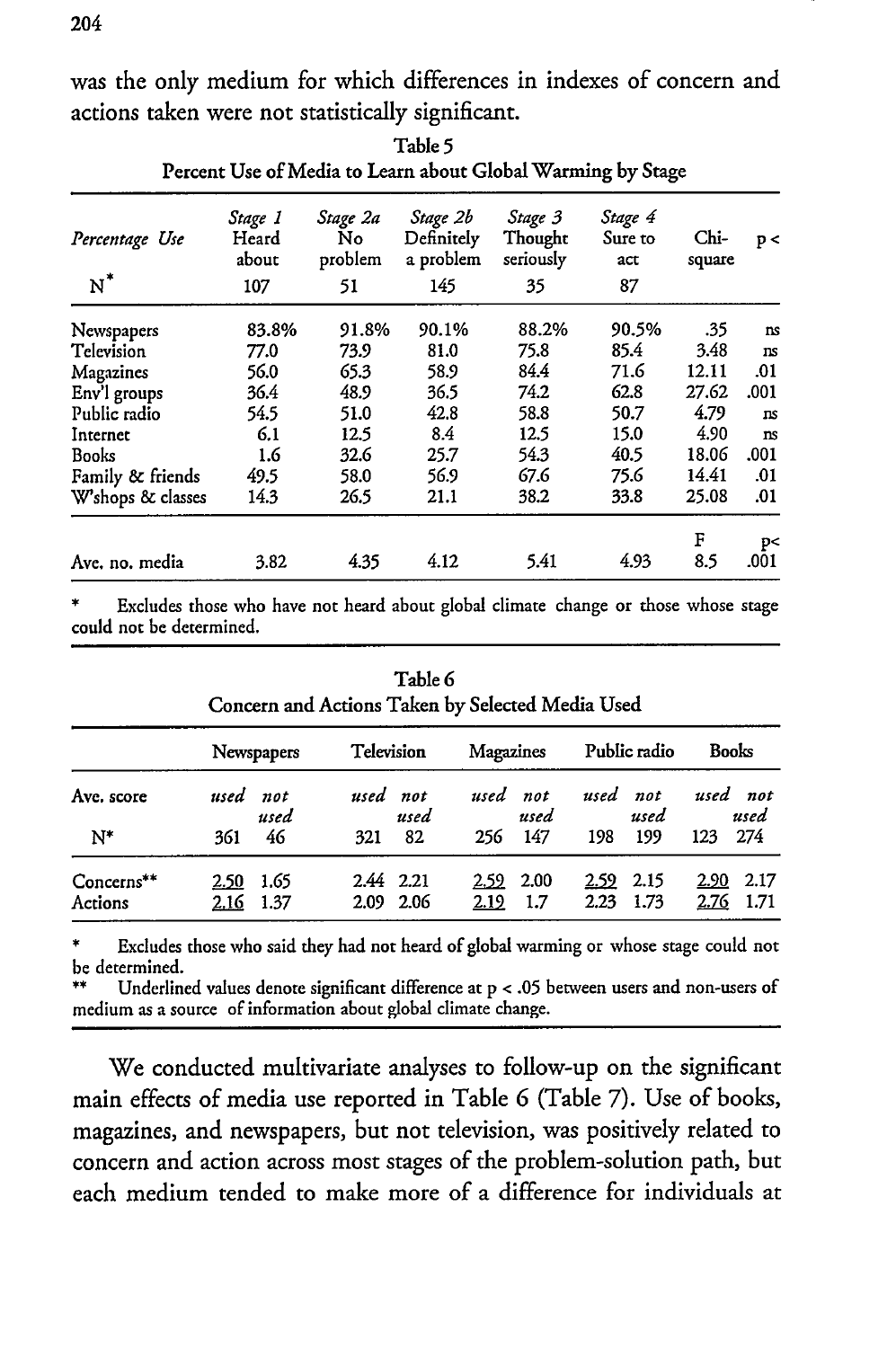certain stages on the path. Differences between media users and nonusers are represented in the table as index values to more clearly show this variation. Although the between-stage variation in index values seems large, only a few statistically significant (media x stage) interactions were found due to the small size of many of the subsamples. We also pursued the question of media effects via stepwise multiple regression by entering media use variables after controlling for stage. This allows us to separate media effects from potential confounding with stage due to stage differences in media use as well as sort out overlapping effects among different media. The regression showed that use of books and newspapers added significant increments to concern (newspaper: beta=.11, **p<.01)** and taking action (books: beta=.18, **p<.001;** newspapers: beta=.11, **p<.01).**

| Dependent             | Stage 1<br>Heard<br>about | Stage 2a<br>No<br>problem | Stage 2b<br>Definitely<br>a problem | Stage 3<br>Thought<br>seriously | Stage 4<br>Sure to<br>act | F*   | p <       |
|-----------------------|---------------------------|---------------------------|-------------------------------------|---------------------------------|---------------------------|------|-----------|
| Concern <sup>**</sup> |                           |                           |                                     |                                 |                           |      |           |
| books                 | 276                       | 145                       | 99                                  | 165                             | 115                       | 1.96 | ns        |
| magazines             | 75                        | 188                       | 86                                  | 128                             | 103                       | 1.27 | ns        |
| newspapers            |                           | 239                       | 98                                  | 141                             | 205                       | 1.56 | ns.       |
| television            | 157                       | 183                       | 76                                  | 99                              | 131                       | 1.56 | ns        |
| Action                |                           |                           |                                     |                                 |                           |      |           |
| books                 | 404                       | 229                       | 109                                 | 162                             | 117                       | 2.60 | .05       |
| magazines             | 175                       | 141                       | 104                                 | 118                             | 103                       | .27  | <b>ns</b> |
| newspapers            |                           | 271                       | 154                                 | 122                             | 168                       | .24  | ns        |
| television            | 152                       | 123                       | 78                                  | 108                             | 92                        | .67  | ns        |
|                       |                           |                           |                                     |                                 |                           |      |           |

| Table 7                                                                    |
|----------------------------------------------------------------------------|
| Indexed Differences in Awareness, Concern and Action by Stage & Media Used |

\* F values are for media X stage interaction. Main effects previously reported in Table **6.** An index of **100** indicates identical mean scores for media users and non-users, less than **100** indicates a lower mean for users than non-users, and over **100** indicates a higher mean for users. In 71 of **95** comparisons, index values are higher for media users.

Books appear to be the most significant source in alerting the public of a situation (Stage 1) and encouraging thoughts towards a solution (Stage 3). Interestingly, newspapers and books were the media with the most apparent influence on respondents who have decided global warming is not a problem (Stage 2a). Newspapers also had the most influence on respondents who are fairly sure how to solve the problem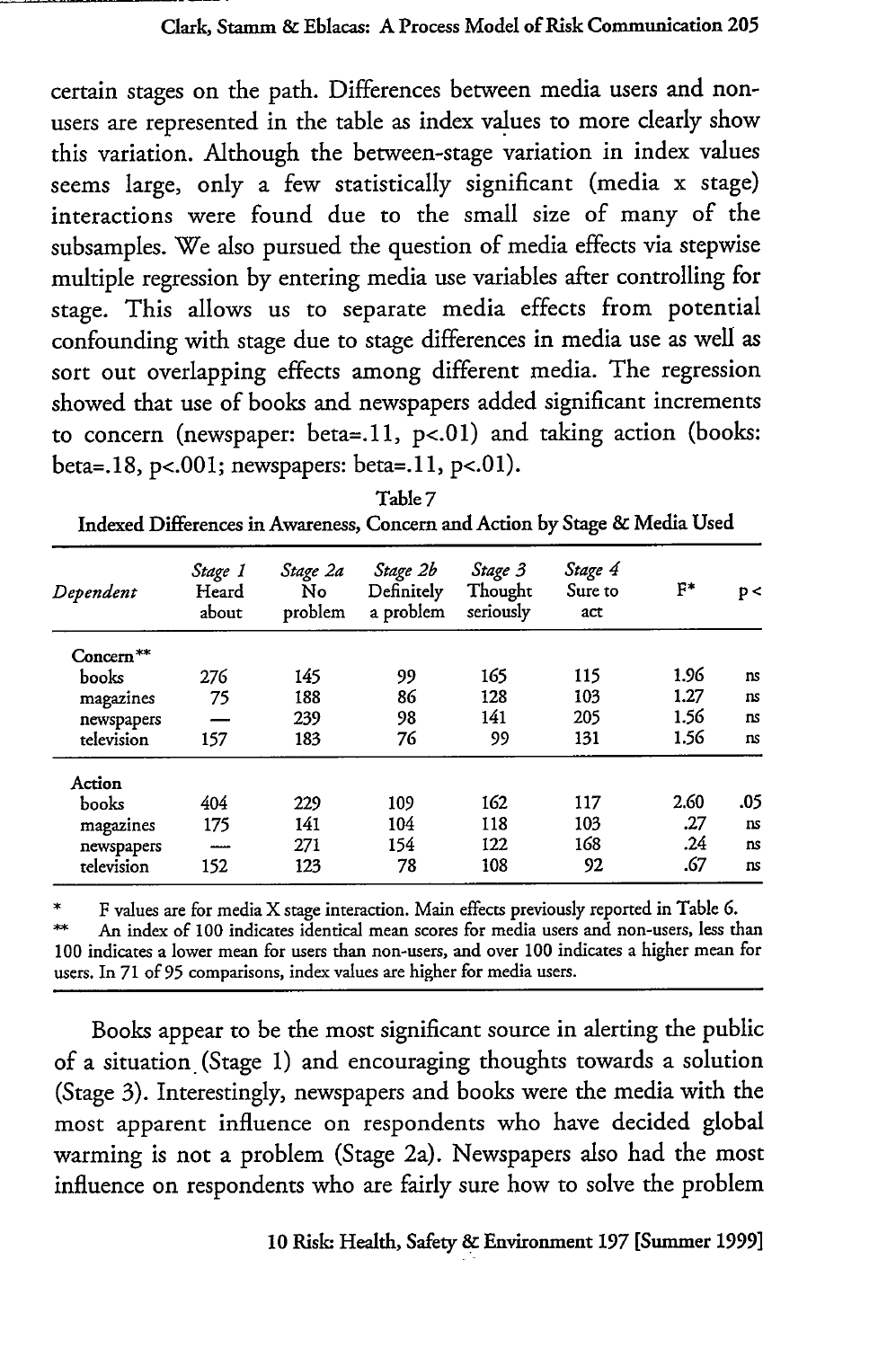(Stage 4). In addition, newspapers were the only medium making much difference in Stage 2b, which would seem to be a pivotal stage. Similarly, television appeared to make most of its difference in the early stages. An inference may be drawn from Table 7 that magazines, newspapers, and perhaps even television are helpful in getting people to acknowledge that problems exist (Stage 2b), but it is not clear how people are moving from acknowledging a problem (Stage 2b) to thinking about solutions (Stage 3).

### Discussion and Implications

In the wake of the landmark agreement signed at Kyoto in December 1997, nations throughout the world currently consider policy responses that will reduce the emissions of the greenhouse gases thought to cause global climate change. In democratic nations, the public can theoretically play an important role in this process by providing pressure and support for, as well as consultation over, policy initiatives. Public understanding and support fuels the political will to enact the necessary laws to combat global environmental problems.<sup>10</sup> Individual members of the public can also contribute to the solution by making individual changes in energy consumption habits.

An analysis of the relationships between media use and stage of the path generates a less pessimistic view of mass media's role in creating public understanding than a number of other researchers recognize.<sup>11</sup> The shortcomings of media coverage of global climate change and other environmental problems are well-documented. Coverage has tended to be superficial, episodic, and frequently presented in terms of scientific conflict and controversy. Despite this, use of certain media appears to enhance public awareness of causes, effects, and solutions in the level of concern about the consequences of global climate change, and even in the actions people have taken. We recognize that the evidence from this survey regarding media effects is correlational and needs to be interpreted with caution. Although conceivable that being

<sup>10</sup> *See* Willett Kempton et al., Environmental Values in American Culture (1993).

*<sup>11</sup>See, e.g.,* Jamie Haveri, *Comprehensiveness of Coverage of the 1988 Yellowstone Area Fires by Local and Regional Newspapers* (1991) (Master's Thesis, **U.** Washington); Kempton, *How the Public Views Climate,* 39 Environment 12 (1997); Kenneth Novic & Peter M. Sandman, *How Use of the Mass Media Affects Views on Solution to Environmental Problems,* **51** Journalism **Q.** 448 (1974).